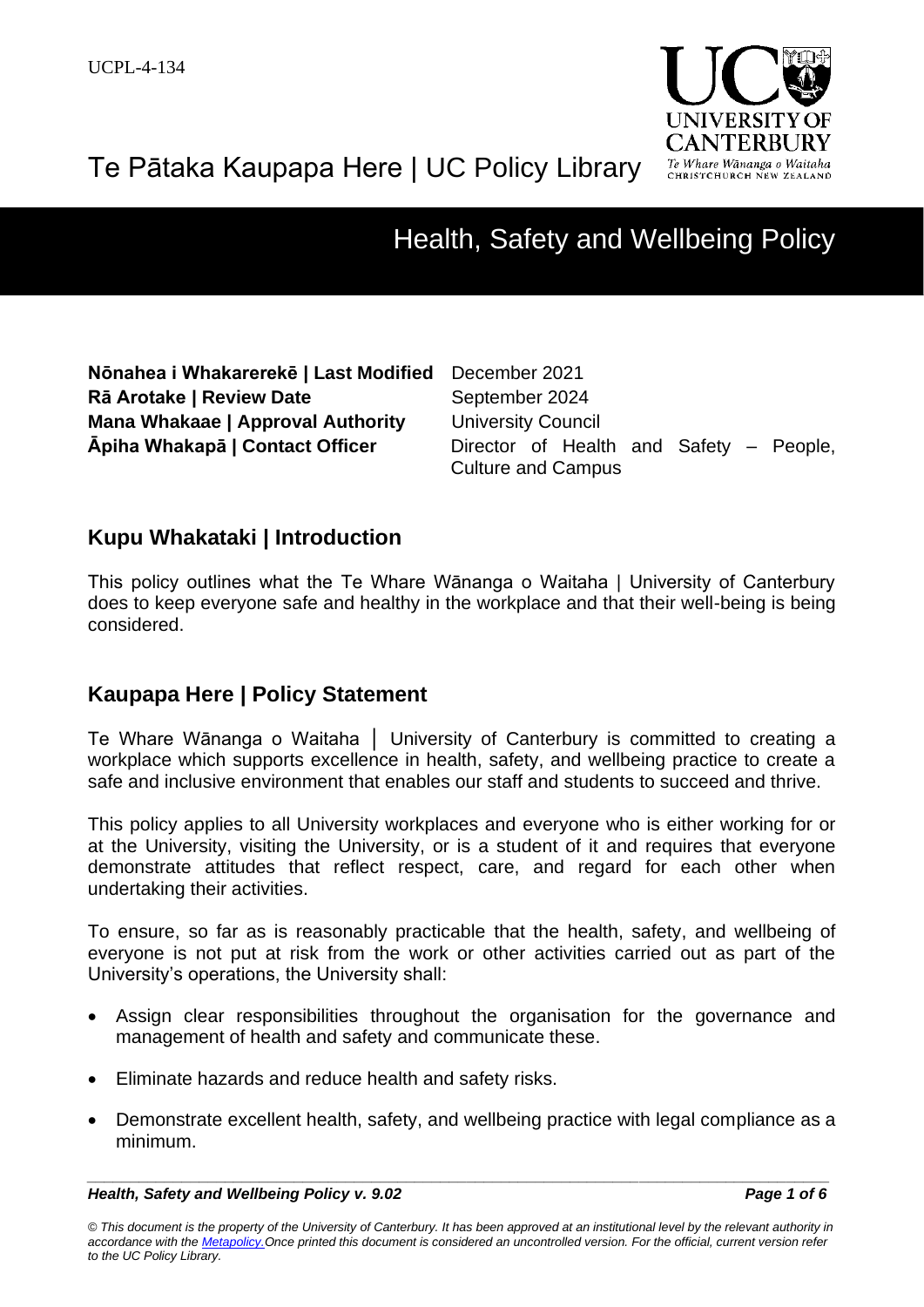- Consult, cooperate and collaborate with third parties and contractors where we have overlapping health and safety duties.
- Provide and maintain safe facilities, accommodation, plant, equipment, and systems, and seek to ensure safety is embedded in our design approach and at the heart of decision making.
- Ensure hazardous substances are used, stored, and disposed of safely.
- Consult and work in partnership with our people and their representatives to collaboratively learn and optimise our health, safety performance.
- Ensure that people have the relevant information, training, skills, and resources to work and learn safely.
- Prevent ill health and injuries by managing risks, monitoring the health, safety and wellbeing of our people and environment, and supporting people to return to work or learning following injury or illness.
- Be prepared for emergencies, deliver effective business continuity, and ensure emergency procedures are communicated.
- Require accurate reporting, notification, and investigation of hazards, near misses and incidents, unsafe practices and conditions, and nonconformities, and take appropriate action using the "just culture" model to maintain health and safety, including
	- o stopping any unsafe activity,
	- o establishing organisational health, safety, and wellbeing objectives,
	- o consistently monitoring our health and safety performance, to identify trends, and
	- o seeking opportunities to improve whilst actively managing health and safety risks.
- Review this policy along with the health and safety management system periodically and undertake positive assurance exercises, such as internal and external audits, inspections and learning reviews.
- Recognise and reinforce positive behaviours, practices and celebrate success.

# **Health, Safety and Wellbeing Duties**

The University Council as the governing body of the University is ultimately accountable for the health and safety of everyone, but every member of the University community has responsibility for health, safety, and wellbeing.

The effective delivery of this policy requires everyone to take personal responsibility for health, safety, and wellbeing to the extent to which they can influence and control matters.

#### **Everyone's Duties**

Everyone must, so far as they are reasonably able to:

#### *\_\_\_\_\_\_\_\_\_\_\_\_\_\_\_\_\_\_\_\_\_\_\_\_\_\_\_\_\_\_\_\_\_\_\_\_\_\_\_\_\_\_\_\_\_\_\_\_\_\_\_\_\_\_\_\_\_\_\_\_\_\_\_\_\_\_\_\_\_\_\_\_\_\_\_\_\_\_\_\_\_\_\_\_\_\_ Health, Safety and Wellbeing Policy v. 9.02 Page 2 of 6*

*© This document is the property of the University of Canterbury. It has been approved at an institutional level by the relevant authority in accordance with the [Metapolicy.O](https://www.canterbury.ac.nz/about/governance/ucpolicy/staff/metapolicy/)nce printed this document is considered an uncontrolled version. For the official, current version refer to the UC Policy Library.*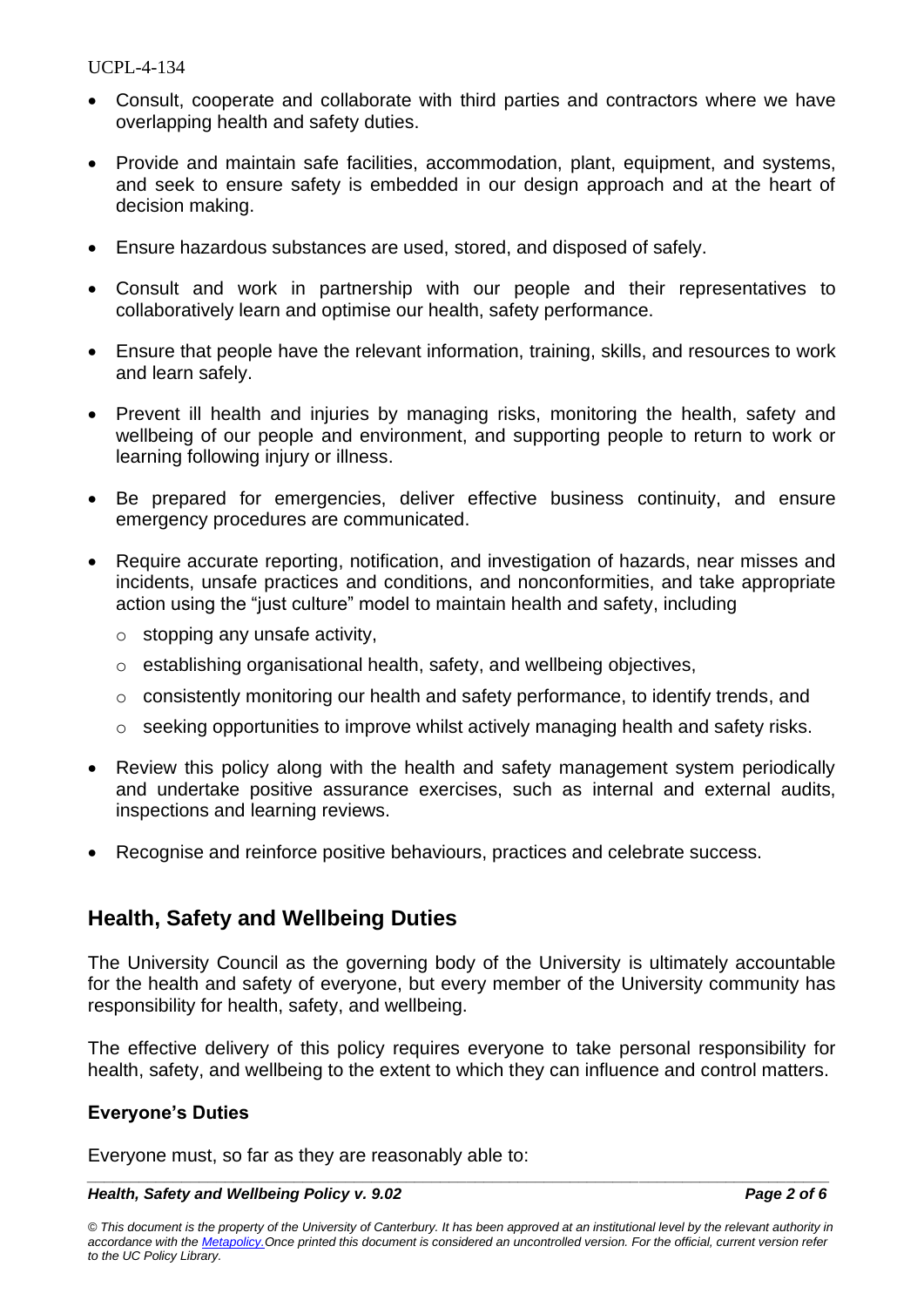- take reasonable care for your own health, safety, and well-being;
- take reasonable care that your acts or omissions do not adversely affect the health, safety, and wellbeing of others;
- comply with this policy and any other policies, procedures, or reasonable instruction given by the University in relation to health, safety, and wellbeing;
- promptly and accurately report hazards, near misses and incidents, unsafe practices, or conditions, and take appropriate action to maintain health and safety; and
- attend health and safety training, as required by the University.

### **Officers' Duties**

As officers of the PCBU, the University Council, the Vice-Chancellor, and members of the Senior Leadership Team within their areas of responsibility must also

- acquire and keep up-to-date knowledge of health, safety and wellbeing matters for the University;
- understand the nature of the University's operations and of the associated hazards and risks;
- ensure the University has appropriate resources and processes to eliminate so far as is reasonably practicable, or minimise so far as is reasonably practicable, risks to health, safety, and wellbeing;
- ensure that the University has appropriate processes for receiving and considering information regarding incidents, hazards, and risks and for responding in a timely way to that information that align with a "just culture";
- ensure that the University Council, Council committees, and Management committees receive regular reports from management regarding health and safety performance and issues; and
- ensure that the University has, and implements, processes for complying with any duty or obligation; and verify the provision and use of the above resources and processes through reviews and audits.

## **Reporting Incidents and Addressing Behaviour Inconsistent with this Policy**

Everyone is required to report incidents, near misses, and mistakes/errors promptly so that the University can take action to improve its health and safety policy, system, or processes.

It is important that people can report mistakes without fearing the consequences of reporting. Using a "just culture" model, it is unlikely that the University would take disciplinary action against anyone that proactively reports an incident, near miss or error/mistake and cooperates fully throughout any investigation or corrective action process.

*\_\_\_\_\_\_\_\_\_\_\_\_\_\_\_\_\_\_\_\_\_\_\_\_\_\_\_\_\_\_\_\_\_\_\_\_\_\_\_\_\_\_\_\_\_\_\_\_\_\_\_\_\_\_\_\_\_\_\_\_\_\_\_\_\_\_\_\_\_\_\_\_\_\_\_\_\_\_\_\_\_\_\_\_\_\_*

*<sup>©</sup> This document is the property of the University of Canterbury. It has been approved at an institutional level by the relevant authority in accordance with the [Metapolicy.O](https://www.canterbury.ac.nz/about/governance/ucpolicy/staff/metapolicy/)nce printed this document is considered an uncontrolled version. For the official, current version refer to the UC Policy Library.*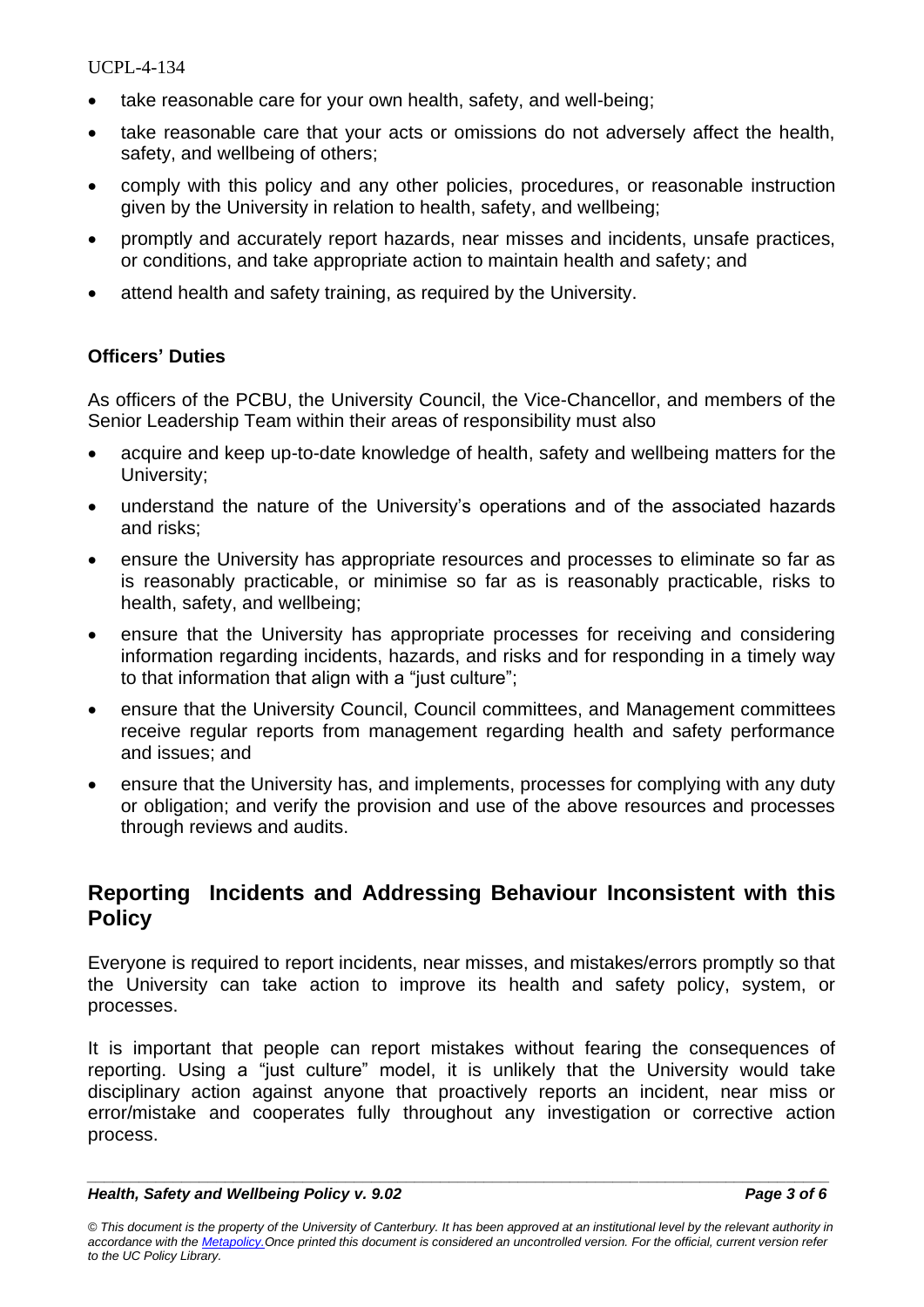The actions of an individual that lead to an incident, near miss error/mistake will be assessed considering both the experience and training of that individual, and the systems in place to respond to such behaviours.

However, reckless violations and deliberate acts that has or could have led to an injury **are not tolerable**. If the University determines that a staff member's or student's behaviour was deliberate or reckless, or a staff member or student refuses to cooperate with the University's investigation or corrective action process, then these will be treated as serious matters and addressed in accordance with applicable policies, regulations and contractual terms and conditions.

# **Tautuhinga | Definitions**

**Everyone** – collectively means staff, students and anyone else such as a visitor.

**Officer/s**– has the same meaning as in the *[Health and Safety at Work Act 2015 \(New](http://www.legislation.govt.nz/act/public/2015/0070/latest/DLM6544131.html)  [Zealand Legislation website\)](http://www.legislation.govt.nz/act/public/2015/0070/latest/DLM6544131.html)*. In regards to the University, this includes members of the University Council, the Vice-Chancellor and the Senior Leadership Team (SLT) members for their areas of responsibility.

**Person conducting a business or undertaking (PCBU)** – means a person conducting a business or undertaking alone or with others, whether for profit or gain.

**Reasonably practicable –** means something which is, or was, at a particular time, reasonably able to be done in relation to ensuring safety and wellness, considering all relevant matters.

**Staff or staff member** – for the purposes of this policy means "worker" which has the same meaning as set out in *S 19 [Health and Safety at Work Act 2015 \(New Zealand](http://www.legislation.govt.nz/act/public/2015/0070/latest/DLM5976853.html)  [Legislation website\)](http://www.legislation.govt.nz/act/public/2015/0070/latest/DLM5976853.html)*. "Staff" or "staff member" extends to cover all persons working at, for, or on behalf of, the University (whether paid or unpaid), including but not limited to contractors, subcontractors and their employees, adjunct appointees, Erskine visitors, consultants, guest lecturers, interns, and volunteer workers.

**Student** – for the purposes of this policy, means "learner" which has the same meaning as set out in the *[Education \(Pastoral Care of Tertiary and International learners\) Code of](https://www.education.govt.nz/further-education/information-for-tertiary-students/code-of-practice-pastoral-care-domestic-tertiary/)  [Practice 2021 \(domestic and international\) \(Ministry of Education website\)](https://www.education.govt.nz/further-education/information-for-tertiary-students/code-of-practice-pastoral-care-domestic-tertiary/)*

**Wellbeing** – means the state of complete physical, emotional, mental, and social health; not merely the absence of disease, illness, or injury.

# **He kōrero anō | Related Documents and Information**

#### **Whakaturetanga | Legislation**

- Accident Compensation Act 2001 [\(New Zealand Legislation website\)](http://www.legislation.govt.nz/act/public/2001/0049/latest/DLM99494.html?src=qs)
- [Hazardous Substances and New Organisms Act 1996](http://www.legislation.govt.nz/act/public/1996/0030/latest/DLM381222.html) (New Zealand Legislation [website\)](http://www.legislation.govt.nz/act/public/1996/0030/latest/DLM381222.html)

#### *\_\_\_\_\_\_\_\_\_\_\_\_\_\_\_\_\_\_\_\_\_\_\_\_\_\_\_\_\_\_\_\_\_\_\_\_\_\_\_\_\_\_\_\_\_\_\_\_\_\_\_\_\_\_\_\_\_\_\_\_\_\_\_\_\_\_\_\_\_\_\_\_\_\_\_\_\_\_\_\_\_\_\_\_\_\_ Health, Safety and Wellbeing Policy v. 9.02 Page 4 of 6*

*© This document is the property of the University of Canterbury. It has been approved at an institutional level by the relevant authority in accordance with the [Metapolicy.O](https://www.canterbury.ac.nz/about/governance/ucpolicy/staff/metapolicy/)nce printed this document is considered an uncontrolled version. For the official, current version refer to the UC Policy Library.*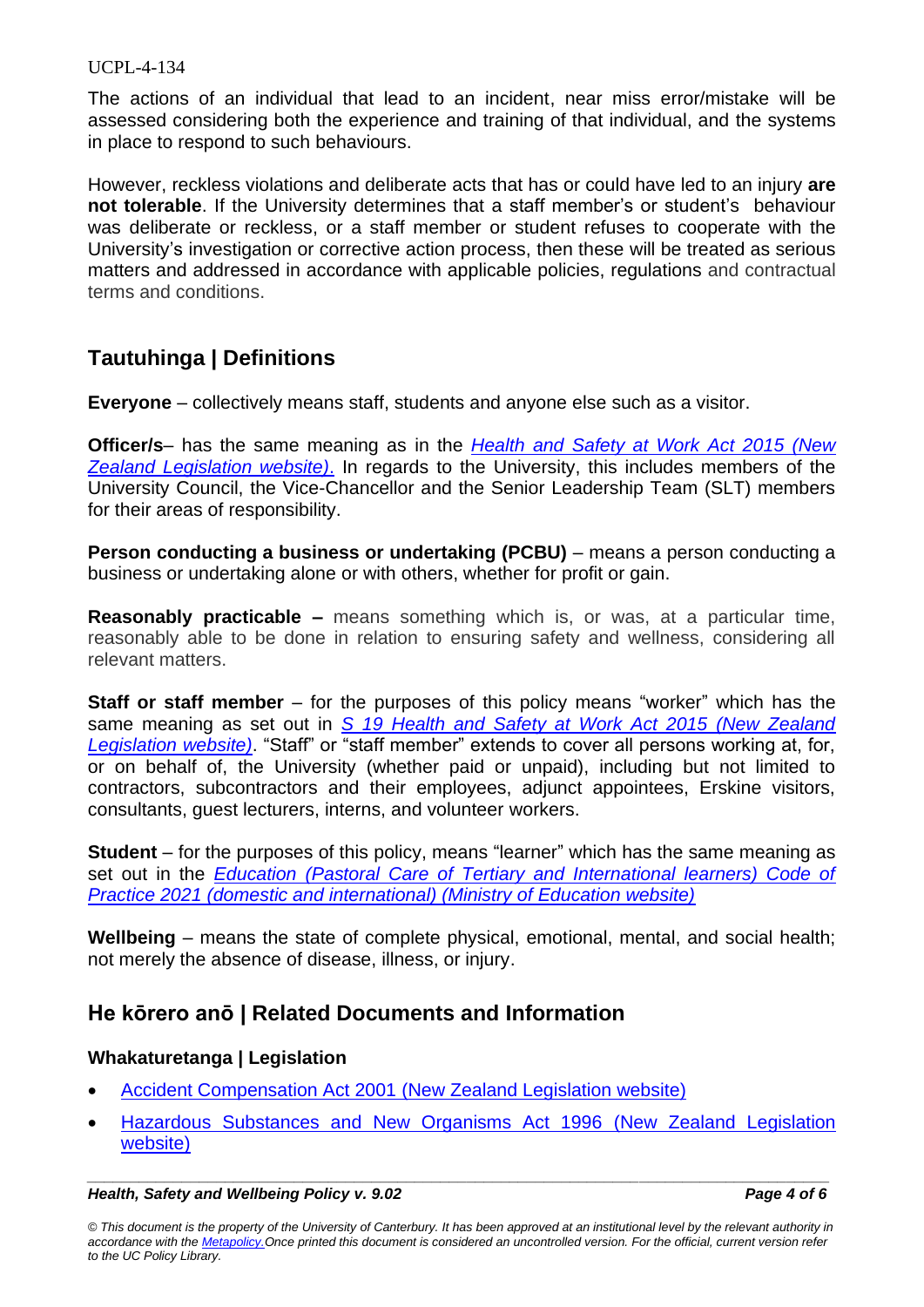- Health [and Safety at Work Act 2015 \(New Zealand Legislation website\)](https://legislation.govt.nz/act/public/2015/0070/latest/DLM5976660.html?src=qs)
- [Health and Safety at Work \(General Risk and Workplace Management\) Regulations](https://www.legislation.govt.nz/regulation/public/2016/0013/latest/DLM6727530.html)  [2016 \(New Zealand Legislation website\)](https://www.legislation.govt.nz/regulation/public/2016/0013/latest/DLM6727530.html)
- [Health and Safety at Work \(Worker Engagement, Participation, and Representation\)](https://www.legislation.govt.nz/regulation/public/2016/0016/latest/DLM6314002.html)  [Regulations 2016 \(New Zealand Legislation website\)](https://www.legislation.govt.nz/regulation/public/2016/0016/latest/DLM6314002.html)
- [Health and Safety at Work \(Hazardous Substances\) Regulations 2017 \(LI 2017/131\)](https://www.legislation.govt.nz/regulation/public/2017/0131/latest/DLM7309401.html)  (as of [24 June 2021\) Contents \(New Zealand Legislation](https://www.legislation.govt.nz/regulation/public/2017/0131/latest/DLM7309401.html) website)
- [Health and Safety at Work \(Asbestos\) Regulations 2016 \(New Zealand Legislation](https://www.legislation.govt.nz/regulation/public/2016/0015/latest/DLM6729706.html)  [website\)](https://www.legislation.govt.nz/regulation/public/2016/0015/latest/DLM6729706.html)

## **Te Pātaka Kaupapa Here | UC Policy Library**

- [Staff Code of Conduct \(PDF, 418KB\)](https://www.canterbury.ac.nz/about/governance/ucpolicy/general/staff-code-of-conduct/)
- [Student Code of Conduct \(PDF, 303KB\)](https://www.canterbury.ac.nz/about/governance/ucpolicy/general/student-code-of-conduct/)

### **Te Pae Tukutuku me te Ipurangiroto o UC | UC Website and Intranet**

• Combined Unions & University [of Canterbury Agreement on Employee Participation in](http://intranet.canterbury.ac.nz/hs/toolkit/tools/hs_msc45.pdf)  Health & Safety (University [Human Resources intranet\)](http://intranet.canterbury.ac.nz/hs/toolkit/tools/hs_msc45.pdf) (Staff Only)

#### **Mōwaho | External**

- Building a Just Culture [Health and Safety Guide \(E tū website\)](https://www.etu.nz/resources/building-a-just-culture-health-and-safety-guide/)
- [Laws and Regulations \(WorkSafe New Zealand website\)](http://www.business.govt.nz/worksafe/hswa/legislation/hswa-regulations#at-a-glance)
- [Worksafe \(WorkSafe New Zealand website\)](https://worksafe.govt.nz/)

| <b>Document History and Version Control Table</b>                                           |                                                                                                                                                  |                           |                    |  |  |
|---------------------------------------------------------------------------------------------|--------------------------------------------------------------------------------------------------------------------------------------------------|---------------------------|--------------------|--|--|
| <b>Version</b>                                                                              | <b>Action</b>                                                                                                                                    | <b>Approval Authority</b> | <b>Action Date</b> |  |  |
| For document history and versioning prior to 2013 contact <i>ucpolicy</i> @canterbury.ac.nz |                                                                                                                                                  |                           |                    |  |  |
| 1.00                                                                                        | Converted document to new template.                                                                                                              | <b>Policy Unit</b>        | Oct 2013           |  |  |
| 1.01                                                                                        | Document review date extended.                                                                                                                   | <b>Policy Unit</b>        | Mar 2014           |  |  |
| 2.00                                                                                        | Comprehensive review; updating of<br>hyperlinks.                                                                                                 | <b>Vice-Chancellor</b>    | Aug 2014           |  |  |
| 3.00                                                                                        | Scheduled review by Contact Officer.                                                                                                             | <b>Vice-Chancellor</b>    | May 2015           |  |  |
| 4.00                                                                                        | Scheduled review by Contact Officer; new<br>legislation prompted comprehensive<br>review.                                                        | <b>Vice-Chancellor</b>    | Apr 2016           |  |  |
| 5.00                                                                                        | Scheduled review by Contact Officer,<br>minor changes only.                                                                                      | <b>Vice-Chancellor</b>    | Apr 2017           |  |  |
| 6.00                                                                                        | Scheduled review by Contact Officer, no<br>changes to content.                                                                                   | <b>Policy Unit</b>        | Feb 2018           |  |  |
| 6.01                                                                                        | Updating of broken HR advisor link.                                                                                                              | <b>Policy Unit</b>        | May 2018           |  |  |
| 7.00                                                                                        | Scheduled review by Contact Officer,<br>minor changes, alignment of language<br>with H&S legislation, inclusion of<br>wellbeing in the document. | <b>Vice-Chancellor</b>    | <b>July 2019</b>   |  |  |

#### *\_\_\_\_\_\_\_\_\_\_\_\_\_\_\_\_\_\_\_\_\_\_\_\_\_\_\_\_\_\_\_\_\_\_\_\_\_\_\_\_\_\_\_\_\_\_\_\_\_\_\_\_\_\_\_\_\_\_\_\_\_\_\_\_\_\_\_\_\_\_\_\_\_\_\_\_\_\_\_\_\_\_\_\_\_\_ Health, Safety and Wellbeing Policy v. 9.02 Page 5 of 6*

*© This document is the property of the University of Canterbury. It has been approved at an institutional level by the relevant authority in accordance with the [Metapolicy.O](https://www.canterbury.ac.nz/about/governance/ucpolicy/staff/metapolicy/)nce printed this document is considered an uncontrolled version. For the official, current version refer to the UC Policy Library.*